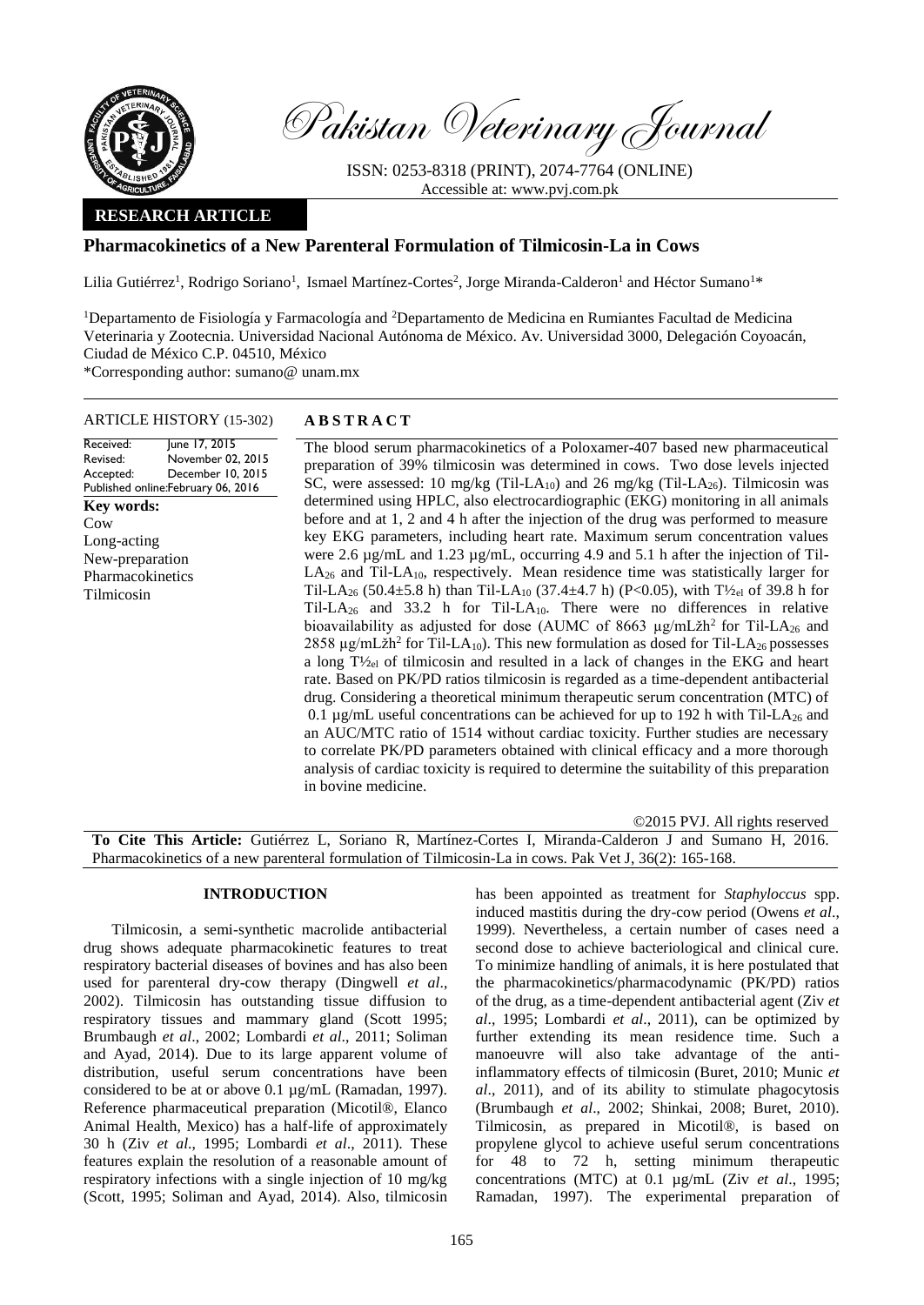tilmicosin here proposed contains the hydrogel Poloxamer 407, a vehicle that allows a long acting effect of some drugs (Brayden, 2000; Sun *et al*., 2004). Poloxamer-407 has thermosensitive characteristics that produce hydrogelbased formulations with flow at low room temperature and will form a gel-like matrix with minimum inflammation at body temperature (Hoffman, 2002). Hence, this paper describes the pharmacokinetics (PK) of a new preparation of tilmicosin injected subcutaneously at two dose levels: 10 mg/kg (Til-LA<sub>10</sub>), and 26 mg/kg (Til-LA<sub>26</sub>).

# **MATERIALS AND METHODS**

Study design and animal handling complied with Mexican prescripts (NOM-062-ZOO-2001). This trial was implemented at a dairy farm under intensive production with Holstein/Friesian cows. Twenty, two to five years old, treatment-free cows, with a mean weight of  $545\pm12$ kg and entering the dry-cow period were randomly divided in two groups of 10 cows each: group Til-LA<sub>10</sub>, treated with a single SC injection of tilmicosin (10 mg/kg; 1 mL/39 kg of body weight) utilizing the experimental preparation of 39% tilmicosin phosphate (Patent 212148; *Instituto Mexicano de la Protección Industrial*, Mexico City); and group Til-LA<sup>26</sup> cows injected with the same preparation but at a dose of 26 mg/kg (1 mL/15 kg of body weight). No more than 10 mL/injection site were administered at either side of the neck region with 16 gauge needles, 3 cm long. Injection was directed downwards, while pulling the skin; to allow the formation of a cavity where the drug preparation was deposited. Intravenous injection of tilmicosin is not recommended due to acute cardiac toxicity.

Blood samples were obtained by direct jugular puncture with Vacutainer tubes before inyection and at 0, 0.5, 1, 2, 6, 8, 10, 12, 24, 36, 48, 60, 72, 84, 96, 108, 120, 132, 144, 156, 168, 180, 192, 204 h post-injection. Serum was obtained by centrifugation (3000 *g* for 15 min), samples labelled and stored at -20°C until analyzed. Tilmicosin was determined through high-performance liquid chromatography (HPLC), as reported by [Parker](http://pubs.rsc.org/en/results?searchtext=Author%3ARichard%20M.%20Parker) and [Patel](http://pubs.rsc.org/en/results?searchtext=Author%3ARaj%20K.%20P.%20Patel) (1994). Based on Akaike's criterion (Olofsen and Dahan, 2014) and with computerized curve-stripping program (PKAnalyst®; Micromath Scientific Software, SLM, USA) best fitting was obtained with a two compartment model with first–order input and first–order output (Model 13, r≥0.98), whose formula is:

# Concentration (Time)=Ae  $-a \cdot$  Time + Be<sup>-β · Time</sup> + Ce<sup>-KAB · Time</sup>

Pharmacokinetic variables obtained were:  $T\frac{1}{2}$ elimination half-life;  $T\frac{1}{2}$ <sub>ab</sub>=absorption half-life;  $C_{MAX}$ =maximum serum concentration;  $T_{MAX}$ =time to reach  $C_{MAX}$ ; AUC=area under the concentration-time curve; AUMC=area under the first moment of the concentration-time curve; MRT=mean residence time; Fr=relative bioavailability of Til-LA<sub>10</sub> *vs* Til-LA<sub>26</sub>, corrected for dose  $[Fr=(AUC_{Ti1\text{-}LA26} \cdot Ti1\text{-}LA_{10} \text{ dose})$  ÷  $(AUC_{Til-LA10} \cdot Til-LA_{26}$  dose)  $\times$  100]. Also the following PK/PD ratios were obtained: AUC/MTC (MTC=minimum arbitrary therapeutic concentrations so far accepted i.e., 0.1 µg/mL), and T>MTC. Descriptive statistical data for these parameters was calculated using

SPSS 11.0 (SPSS Inc., Chicago, IL). Significant differences  $(P<0.05)$  between Til-LA<sub>10</sub> and Til-LA<sub>26</sub> parameters was assessed with Wilcoxon rank sum test and Student's *t*-test.

Possible cardio-toxicity of tilmicosin was studied with electrocardiography (ECG), obtained with an Edan iM8B Vet AG30 apparatus (EDAN Instruments, Inc., Nanshan - Shenzhen, China). Cows were restrained and placed on a thick plastic sheet. Needle electrodes were placed in forelegs in the anterolateral skin fold immediately above the olecranon process and in the skin fold at knee level in rear legs to obtain recordings at DI, DII and DIII derivations. Parameters studied were: heartbeat rate and cardiac rhythm as well as amplitude, morphology and duration of P and T waves, QRS complex, duration of P-R, Q-T and R-R intervals, the S-T segment and the electrical axis of the heart, as described by Macfarlane *et al*. (2010). Tracings were obtained before the injection of either tilmicosin preparation and 1, 2 and 4 h after. Significant differences were studied before and after injection of tilmicosin and differences analyzed through variance and Student's *t*-tests.

After 30 days from injection, all animals were slaughtered as stipulated by Mexican regulations (NOM-0033-ZOO-1995), injection sites dissected, macro-scopically inspected for lesions and processed for routine histopathology.

#### **RESULTS**

Mean±SD serum concentrations *vs* time profiles of Til-LA<sub>10</sub> and Til-LA<sub>26</sub> after a single SC injection of either 10 or 26 mg/kg, respectively, are presented in Fig. 1. Table 1 shows mean±SD values of the pharmacokinetic parameters obtained, as well as their statistical comparison.

Maximum serum concentration  $(C_{MAX})$  was 1.23 $\pm$ 0.09 µg/mL for group Til-LA<sub>10</sub> and 2.6 $\pm$ 0.13 µg/mL for group Til-LA<sub>26</sub>. Terminal phase half-lives  $(T\frac{1}{2}e_1)$  were 33.2±5.1 h and 39.8±4.5 h, respectively. Mean residence time was slightly larger for Til-L $A_{26}$ , as compared to Til-LA10 (50.4±5.8 h *vs* 37.4±4.7 h) (P>0.05). Relative bioavailability (Fr) of the Til-LA $_{26}$  group, as compared to Til-LA10, corrected for dose level, was negligible (98% for Til-LA<sub>26</sub>). Absorption half-life (T<sub>1/2ab</sub>) was also very similar between groups (0.90 h vs  $0.91$  h for Til-LA<sub>10</sub> and Til-LA<sub>26</sub>, respectively). However  $C_{MAX}$  was higher in the Til-LA<sub>26</sub> as compared to Til-LA<sub>10</sub> (2.6  $\mu$ g/mL vs 1.23  $\mu$ g/mL); yet, T<sub>MAX</sub> was not statistically different.

All cows from both groups remained clinically healthy throughout the study and no signs of visible pain were detected. However, a clearly distinctive bulging response in the injection sites was observed in both groups. This bulge was more an occupying mass than an inflammation. It disappeared completely after 72 h in both groups. Histopathological analysis of injection sites showed neither macroscopic signs of inflammation nor of scar tissue.

All ECG tracings were noticeably flat as expected for this species and basal values showed lack of stress as these animals were accustomed to daily handling. Morphologies of the P wave, QRS complex, and T wave, revealed no apparent changes induced by either preparation of tilmicosin. P waves were, either positive or negative with some isoelectrical tracings. Also, duration of P and T waves, of the QRS complex, and of the Q-T, P-R, and R-R intervals showed no differences between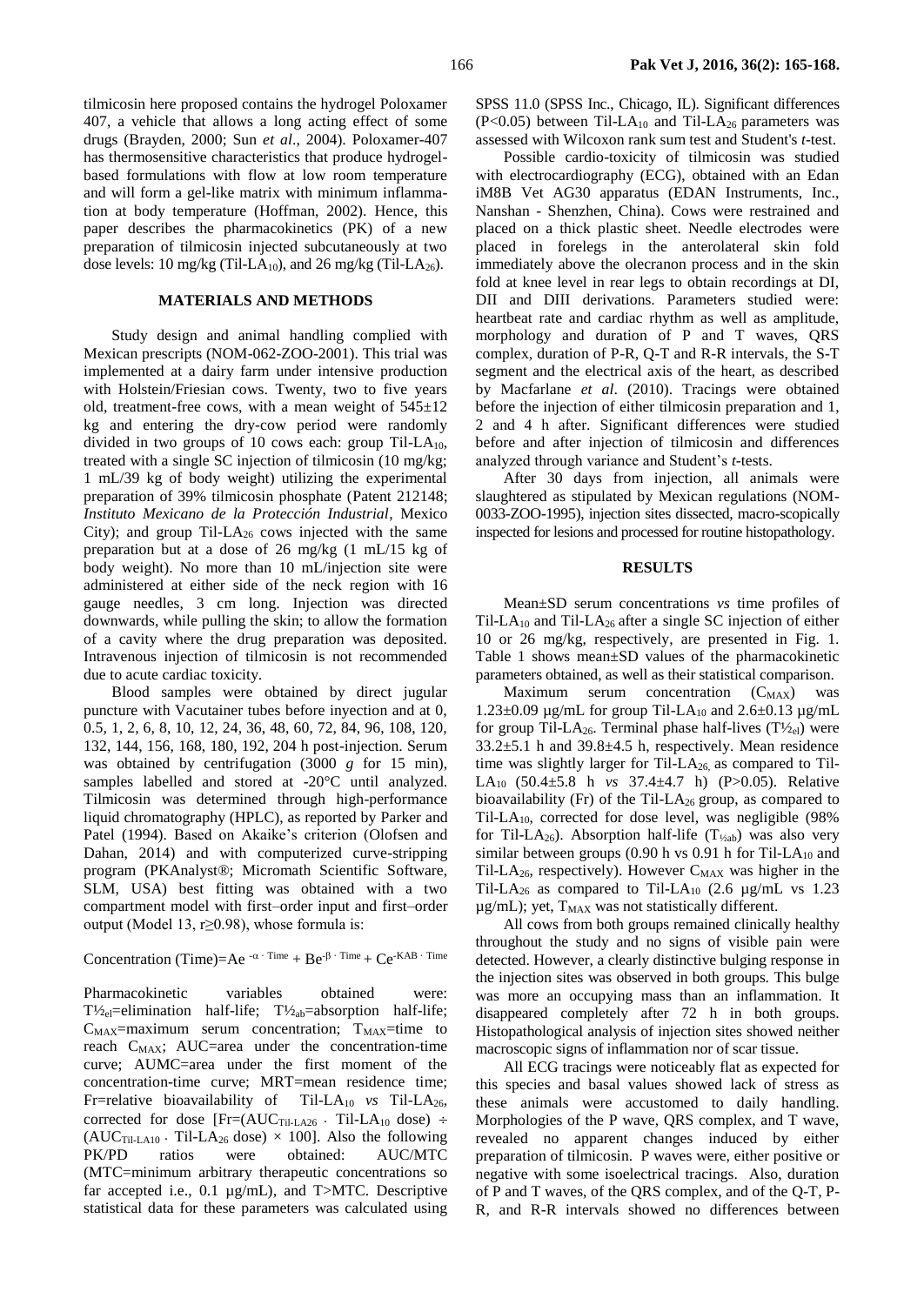groups, neither before nor after the injection of either preparation of tilmicosin. Also, as expected, the S-T segment was particularly long, with T waves showing variable morphology. Yet such morphologies were unrelated to injection of either Til-LA<sub>10</sub> or Til-LA<sub>26</sub>. Similarly rS configuration did not show significant differences neither before nor after injection of tilmicosin. Basal cardiac rates in the Til-LA $_{10}$  and the Til-LA $_{26}$  groups were 87.6±6.5 and 86.8±5.5, respectively and remained almost unchanged after the three posterior ECG readings.

# **DISCUSSION**

Microbiological determination of tilmicosin concentrations in biological samples reveals only 20-25% of the actual concentration of the drug (Stobba-Wiley *et al*., 2000). Hence, HPLC analysis was chosen as analytical technique and it can be safely assume that the fraction detected is the relevant analyte to assess biological activity (Lombardi *et al*., 2011) and can be safely utilized to calculate the pharmacokinetic behaviour of the active fraction of the drug.

Cardiotoxicity of tilmicosin precluded the determination of PK of the drug after IV administration. Consequently, neither absolute bioavailability nor apparent volume of distribution values were determined. Also, the tissue irritation capability of this macrolide drug impeded PK studies after IM injection. This study compares the PK of two dose levels of an experimental preparation of tilmicosin. Setting MTC at 0.1 µg/ml, based on data derived from other studies (Ziv *et al*., 1995; Ramadan, 1997) and considering that tilmicosin is distributed outside the central compartment at least 10-20 times (Helton-Groce *et al*., 1993; Modric *et al.,* 1998; Soliman and Ayad, 2014), the time period with serum concentrations of tilmicosin at or above a therapeutic level, was statistically different between Til-LA $_{26}$  (192 h) and Til-LA<sub>10</sub> (120 h) (P<0.001). Also, AUC/MTC values were higher in the Til-L $A_{26}$  group, as compared to the Til-LA<sub>10</sub> group (1514 and 592) (P<0.01). Figure 1 shows this time-extension of useful serum concentrations of tilmicosin. In contrast, Lombardi *et al*. (2011) demonstrated that when the dose of a standard preparation of tilmicosin was increased from 10 to 20 mg/kg in light or heavy beef calves, proportional increase in both AUC and  $C_{MAX}$  were obtained. However, the MTC (0.1  $\mu$ g/mL) did not surpassed 72 h with either dose. It is likely to assume that Poloxamer-407 in the experimental preparation increases time above MTC, allowing an initial priming absorption lacking cardiac toxicity. Correspondingly MRT for Til-LA<sub>26</sub> was  $50.4 \pm 5.8$  h and 37.4 $\pm$ 4.7 h for Til-LA<sub>10</sub>; and T<sup>1</sup>/<sub>2el</sub> values were roundly 39.8 h  $vs$  33.2 h for Til-LA<sub>26</sub> and Til-LA<sub>10</sub>, respectively. These values are both higher than the ones obtained in former studies using the standard preparation of tilmicosin (T½el=30 h) (Modric *et al.,* 1998). Poloxamer-407 improves solubility of some drugs, reduces their hydrolytic degradation and provokes their controlled release, often resulting in improved bioavailability (Vargas *et al*., 2008). Poloxamer-407 as thermo-reversible vehicle becomes gel at body temperature (37-40ºC), entrapping tilmicosin which is then release in a sustained manner while allowing an initial priming absorption.



MTC = minimum accepted serum therapeutic concentration. **Fig. 1:** Mean±SD plasma concentrations *vs* time profiles of tilmicosin in Holstein/Friesian cows after the SC injection of an experimental, poloxamer 407-based preparation of tilmicosin (390 mg/mL), intended for extended long action, at two dose levels 10 mg/kg (Til-LA<sub>10</sub>) and 26 mg/kg  $(Til-LA<sub>26</sub>)$ .

**Table 1:** Pharmacokinetic values and PK/PD ratios of tilmicosin in Holstein/Friesian cows from a new long-acting preparation of tilmicosin administered, subcutaneously, at two doses: 10 mg/kg (Til-LA<sub>10</sub>) or 26  $m = \frac{m}{2}$ 

| $\frac{1}{12}$ KX (111 - LA $\frac{1}{26}$ ) |                      |                   |
|----------------------------------------------|----------------------|-------------------|
| Pharmacokinetic variable                     | Til-LA <sub>10</sub> | $Til-LA26$        |
| $T\frac{1}{2}$ el (h)                        | $33.2 \pm 5.1a$      | 39.8±4.5b         |
| $T\frac{1}{2ab}$ (h)                         | $0.90 \pm 0.05a$     | $0.91 \pm 0.04a$  |
| $C_{MAX}(\mu g/mL)$                          | $1.23 \pm 0.09a$     | $2.6 \pm 0.13 b$  |
| $T_{MAX}(h)$                                 | $5.1 \pm 0.4a$       | $4.9 \pm 0.4a$    |
| $AUC$ ( $\mu$ g/mL·h)                        | $59.2 \pm 3.8$ a     | $151.4 \pm 8.4 b$ |
| AUMC $(\mu g/mL \cdot h^2)$                  | 2858±17.4a           | 8663±21.1b        |
| MRT(h)                                       | 37.4±4.7a            | $50.4 \pm 5.8$ b  |
| Fr $%$                                       |                      | 98                |
| AUC/MTC                                      | 592a                 | 1514 <sub>b</sub> |
| $T$ $>$ /MTC (h)                             | 120a                 | 192b              |
|                                              |                      |                   |

Values (Mean±SD) with different letter in a row differ significant (P<0.05). n=10 cows/group; T½el=elimination half-life; T½ab=absorption half-life;  $C_{MAX}$ =maximum serum concentration;  $T_{MAX}$ =time to reach C<sub>MAX</sub>; AUC=area under the concentration-time curve; AUMC=area under the first moment of the concentration-time curve; MRT=mean residence time; Fr=relative bioavailability of Til-LA<sub>r</sub> vs Til-LA<sub>exp</sub>, corrected for dose [Fr=(AUCTil-LA26 **·** Til-LA10 dose) (AUCTil-LA10 **·** Til-LA<sub>26</sub> dose) × 100]. AUC/MTC (MTC=minimum accepted therapeutic serum concentration, taken in this study as 0.1 µg/ml) and T>MTC=PK/PD ratios.

Presently, the time mark of 192 h to reach MTC merits further work by examining the concentrations of the drug in lungs and/or in mammary tissue and milk. Notwithstanding the above, advantages of injecting Til- $LA_{10}$  or Til-LA<sub>26</sub> will include a reduction in work-load if long treatment schemes are required. Also potentially improved clinical outcome can be expected based on AUC/MTC ratios obtained (592 and 1514 for Til-LA<sub>10</sub> and Til-LA $_{26}$ , respectively), a key feature required for macrolide antibacterial drugs (Burch, 2010). This requires confirmation under various clinical settings *i.e*., parenteral dry-cow therapy.

Tilmicosin is extensively distributed outside the central compartment into respiratory tissues (Soliman *et al*., 2014), mammary gland (Helton-Groce., 1993) and even at the intracellular level (Brumbaugh *et al*., 2002), and for longer time, as compared to serum concentrations (Ibrahim, 2011). Consequently, a low MTC has been accepted (0.1 µg/mL) (Ziv *et al.*, 1995; Ramadan, 1997; Ibrihim, 2011). Tissue concentrations of tilmicosin were